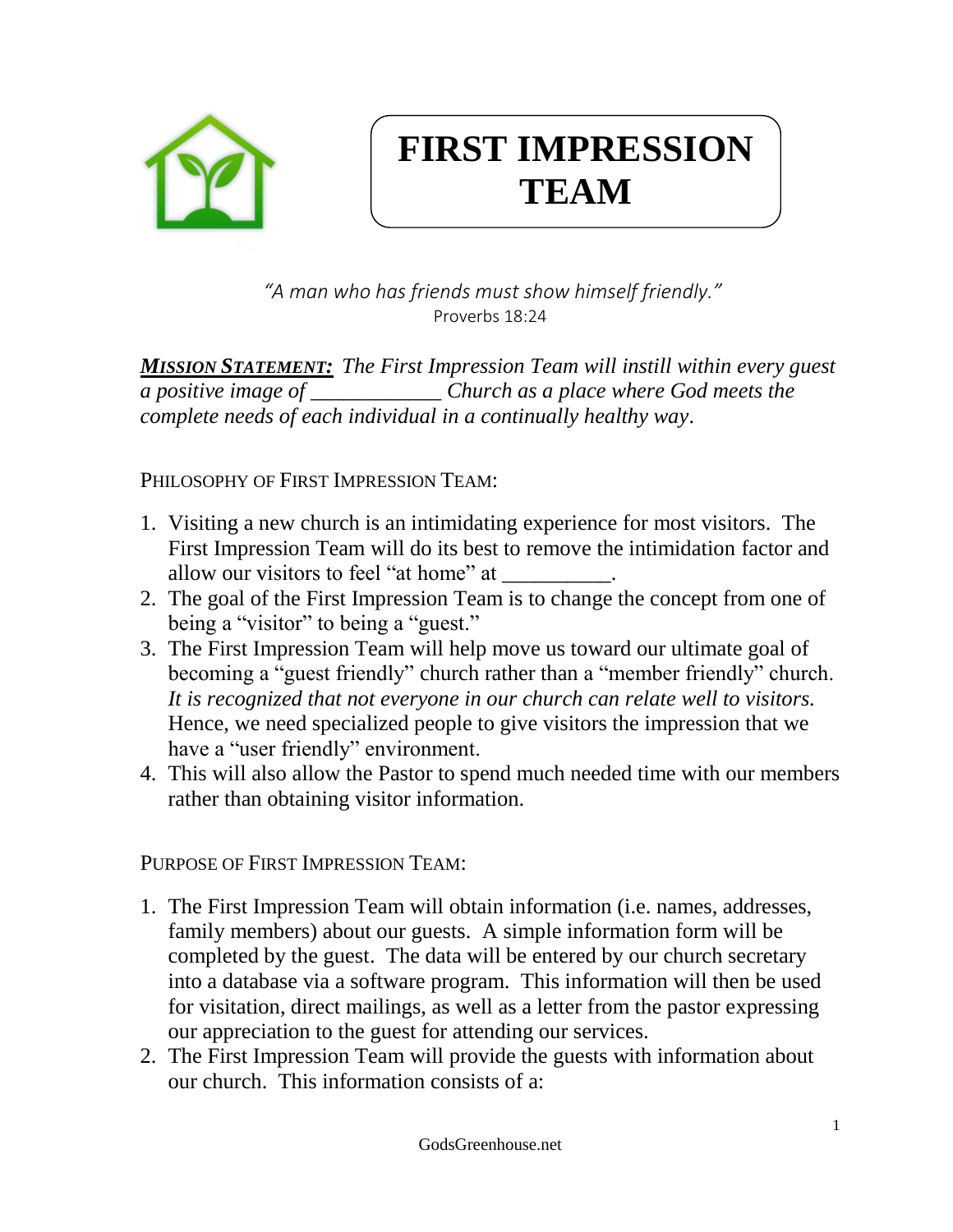- 1. Church informational brochure (includes a map of the main floor)
- 2. Church Bible marker (ribbon)
- 3. Church souvenir or gift
- 3. The First Impression Team will immediately provide a good first impression of our church with a friendly smile and upbeat conversation.
- 4. The First Impression Team will answer any questions from our guests. These questions may concern the location of the rest rooms, the nursery, the Sunday School program, the Youth program, etc.

REQUIREMENTS OF FIRST IMPRESSION TEAM:

- 1. The First Impression Team must have a good overall understanding of the church (the choir, youth program, Sunday School, Senior Adults, pastor's family, etc.) in order to answer the guest's possible questions. Such answers as "I don't know" may be interpreted by many guests as a lack of commitment on the part of the team. A general rule of thumb is to expect those questions which might be asked by a visiting pastor.
- 2. The First Impression Team must be involved in the overall church program. Such answers as "I don't participate" may be interpreted by many guests as a lack of participation on the part of the team. If such participation does not deserve the team's attention, then it indicates a possible reason to avoid that particular area of the church. This means the team must be involved in the most visible areas of the church such as the worship services, Sunday School, nursery, and other areas.
- 3. The First Impression Team must be focused on this assignment. It is easy to become distracted with the membership, all of whom want and deserve attention. However, the team's primary responsibility is to make a positive first impression upon every guest.
- 4. The First Impression Team must treat every visitor like a distinguished guest. The team needs to always remember that guests don't have to attend the next service nor even remain to the conclusion of this service!
- *5.* The First Impression Team must always be positive in expression and word. The old saying is still true: *"You never get a second chance to make a first impression."*

ORGANIZATION OF THE FIRST IMPRESSION TEAM:

1. In most churches the First Impression Team will fall under the direction of the Outreach Director, Assimilation Director, or Pastor.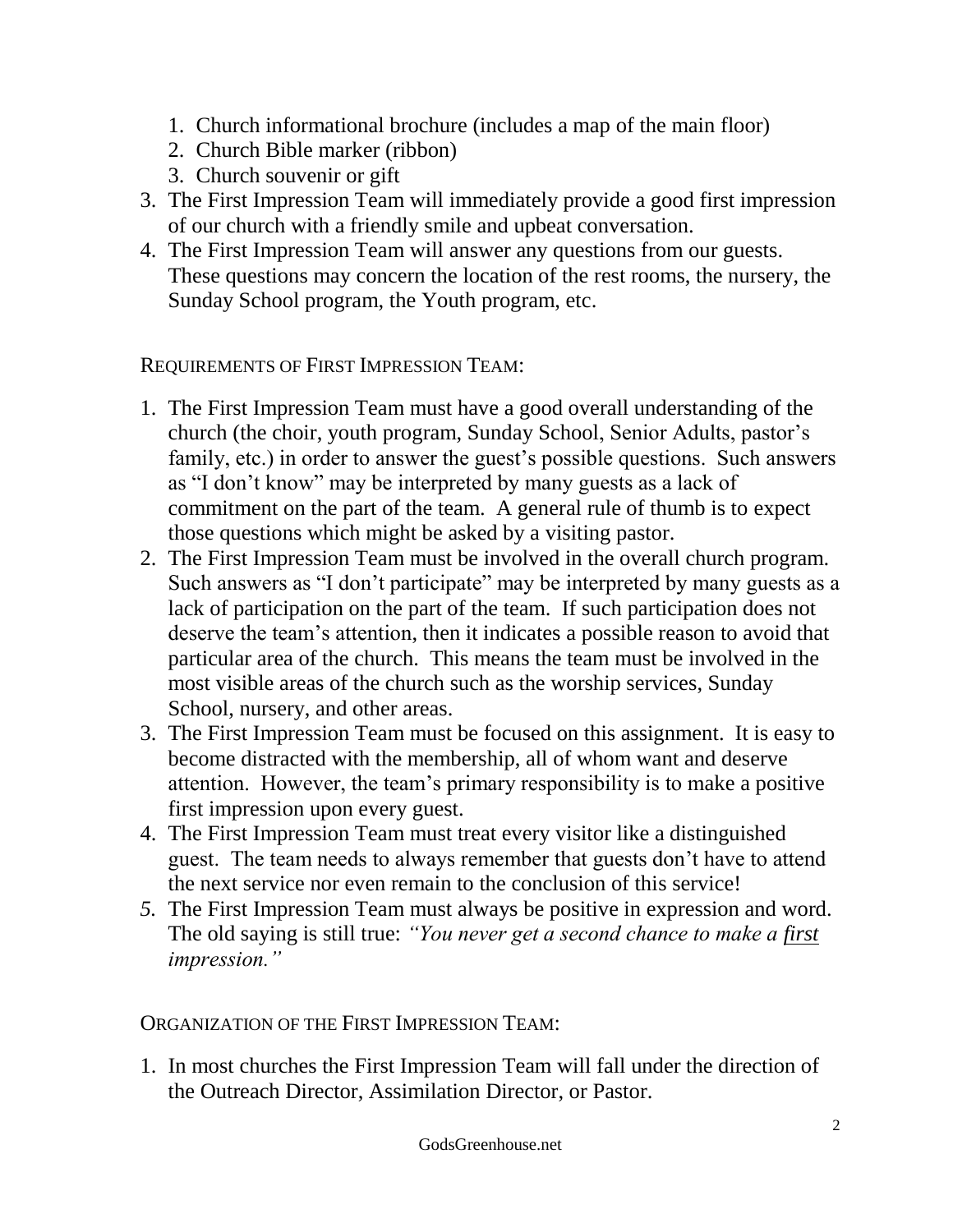- 2. When possible, we will employ husband and wife teams in order to guarantee identification with each guest. Some guests will identify more with the husband; others will identify more with the wife. It will also signal to the guest that we are a family-oriented church.
- 3. Each team member will wear a name tag.

UTILIZATION OF THE FIRST IMPRESSION TEAM:

- 1. Since guests may appear in any of the Sunday services it is important that the First Impression Team be prepared for our guests in all of the Sunday services. As the Team grows in number, the responsibility of these services may be divided among the team members.
- 2. Wednesday visitors are few in number. Due to the need of workers in our various Wednesday activities, this work will be limited to those team members which are available in the sanctuary. It is unlikely that we will be able to coordinate our activities prior to any service due to everyone's varied schedules.
- 3. The First Impression Team will operate in two distinct phases:
	- ❖ *PRIOR TO THE SERVICE*
		- o As a general rule, we will not distribute material during this time in the sanctuary. This will allow our guests to become oriented to their new surroundings without anyone infringing upon their "space." The weekly bulletin will occupy their attention at this time, too! Thus, be sure your weekly bulletin is "user friendly" with easily identifiable terms.
		- o Some team members will be out of the sanctuary in preparation for the choir or some other activity.
		- o Those team members which are available for the sanctuary, however, will *locate any visitors during this time and become acquainted with them*.
			- The team can "break the ice" by saying, "Welcome to \_\_\_\_\_\_\_\_\_\_\_\_\_\_\_! We're the \_\_\_\_\_\_\_\_\_\_\_\_ (last name). My name is \_\_\_\_\_\_\_ and my wife/husband is \_\_\_\_\_\_\_\_\_.
				- We live in \_\_\_\_\_\_\_\_\_\_\_\_\_\_\_\_\_ and have attended here for

\_\_\_\_\_\_\_\_\_ years. Do you folks live close by? (Answer.)

■ The team can discuss any specialized needs of the guests such as the nursery, chair lift, and rest rooms.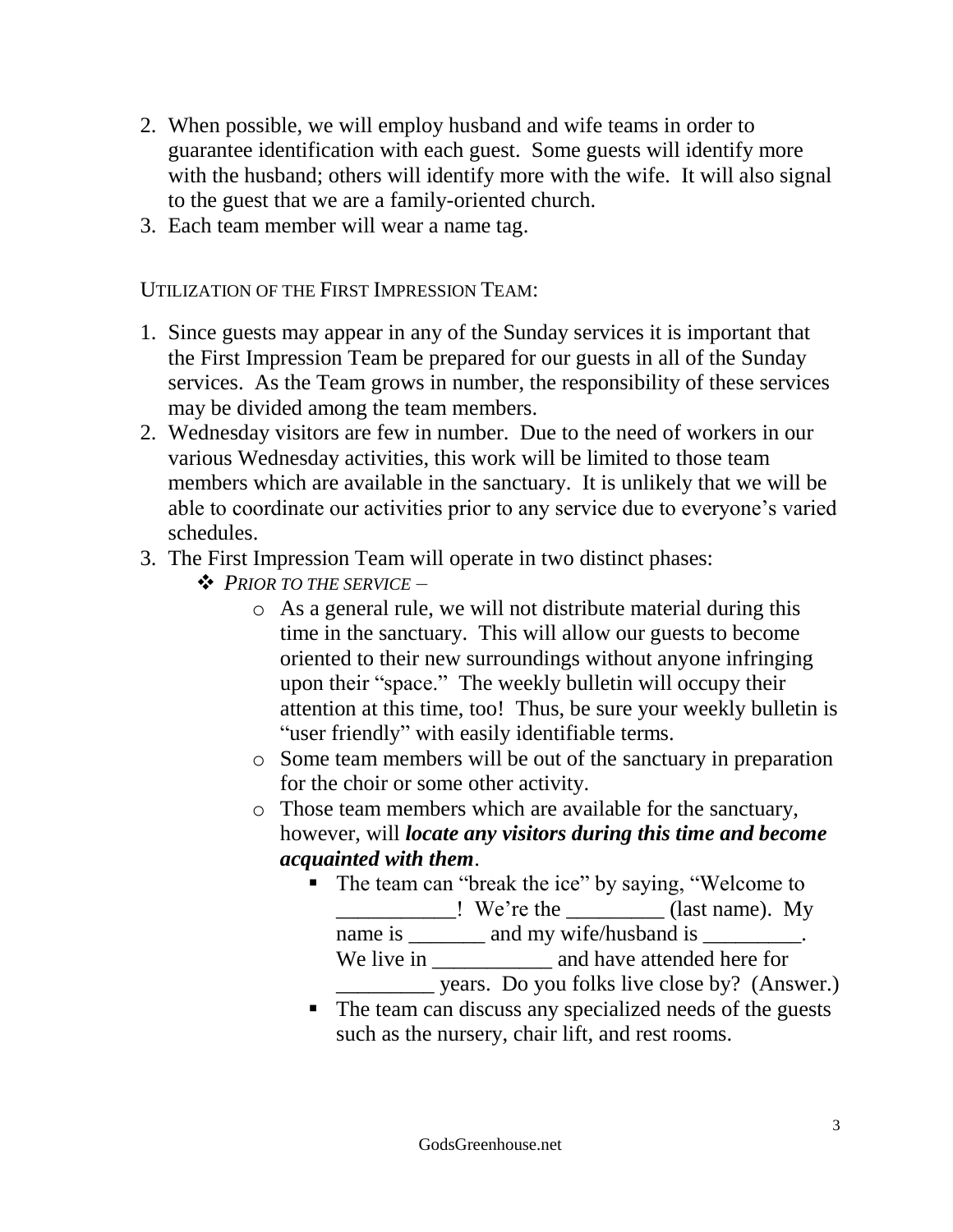- ❖ *DURING THE SERVICE*
	- o Time will be reserved during the service for The First Impression Teams to distribute this material to our guests.
	- o We will distribute the "packages" during our *"Monthly Praise Chorus"* time.
	- o It is important that each team have its "package" in suitable quantity at its own storage site in the sanctuary. This will allow each team to be ready to go as soon as our Music Director has our regular attendees to stand.
	- o The Music Director will welcome the visitors in his customary way by asking them to remain seated while our regular attendees stand. The First Impression Team will visit our guests while everyone else sings a verse of song or a chorus. Upon completing the visit, please ask the guests to stand with us and join the greeting time.
	- o At the end of the service the pastor will encourage the guests to leave their guest information form with an usher. The First Impression Teams can serve as ushers, too.
	- o Suggestions for approaching our guests:
		- During the early part of the service identify two possible guests that you as a First Impression Team member can approach (in case another team goes to your first choice). It is best to go first to the guest seated closest to you.
		- Say, *"Welcome to We're the (last name). My name is \_\_\_\_\_\_\_ and my wife/husband is \_\_\_\_\_\_\_\_\_. We live in \_\_\_\_\_\_\_\_\_\_\_ and have attended here for \_\_\_\_\_\_\_\_\_ years. Do you folks live close by? (Answer.) Thank you for coming today! We'd like to give you a gift for coming today."*
		- **Distribute the items in the following order:**
			- *a.* **Bible ribbon** bearing the church name for each member of the family in the sanctuary – *"This is something you'll want to keep!"*
			- b. **Church brochure** *"This tells you all about the \_\_\_\_\_\_\_\_\_\_ Church experience."*
			- c. **Information form** *"Our pastor would like to send you a letter this week and thank you for coming. Would you please fill this out and give it to an usher when you leave?"*
			- d. **Gift.**